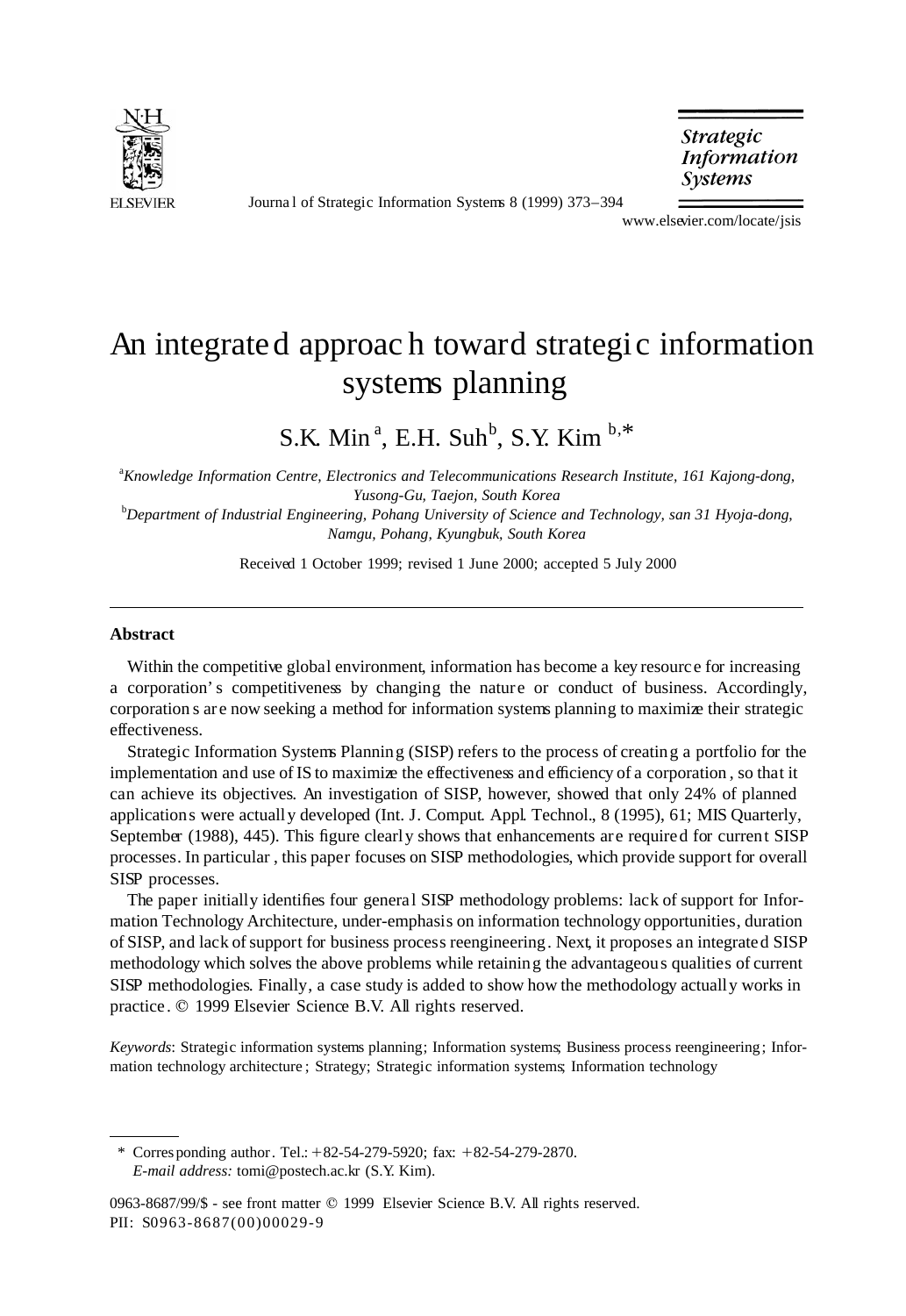### **1. Background**

#### *1.1. Strategic information systems*

Strategic systems are essential for a corporation to gain a competitive advantage to attain its goals. In order for a system to be called strategic, it must significantly change business performance, the means the business employs to attain a strategic goal, the way a corporation does business, the way it competes, or the way it deals with customers or suppliers (Ernst and Chen, 1994).

The difference between strategic information systems and other Information System (IS) such as Transaction Processing System (TPS), Management Information System (MIS), Decision Support System (DSS) is that the new focus is on strategy.

However, the competitive advantage that a corporation may gain by using strategic information systems is not risk-free. A corporation using strategic information systems may lose competitive advantage by shifting the basis of competition in an unfavorable direction, lowering entry barriers, bringing on litigation or regulation, or increasing the power of suppliers and customers relative to the corporation (Tan et al., 1995). Therefore, it is vital to consider all factors surrounding the development of strategic information systems in order to achieve substantial competitive advantage, which makes the planning phase imperative.

#### *1.2. Strategic information systems planning*

In order for a corporation to develop a strategic plan, it needs to answer the following three questions.

- What position is the corporation taking at present? (current status)
- What position does it plan to take in the future? (objective)
- What path should it take to reach the objective? (implementation)

Strategic Information Systems Planning (SISP) is the process of answering the above questions specifically in relation to IS. Information systems planning is the process of creating a plan for the implementation and use of IS to maximize the effectiveness of corporate resources to achieve its goals.

SISP has become an accepted part of the overall corporate strategic planning process. By using SISP, a corporation is involved in finding a way to manage effectively in a complex and dynamic environment. A study on satisfaction using SISP showed that corporations adopting a specific SISP method were more satisfied with the planning process and outcome than those not using a specific SISP method (Rogerson and Fidler, 1994).

The process of SISP is quite intriguing because if developed quickly, the output is likely to be insufficient; if developed flawlessly over a comparatively long period of time, it is likely to become ineffectual by the time it gets to the stage of implementation (Lederer and Sethi, 1996).

The development of the plan involves many participants working cooperatively, not independently. If business specialists develop the plan independently, the plan is likely to